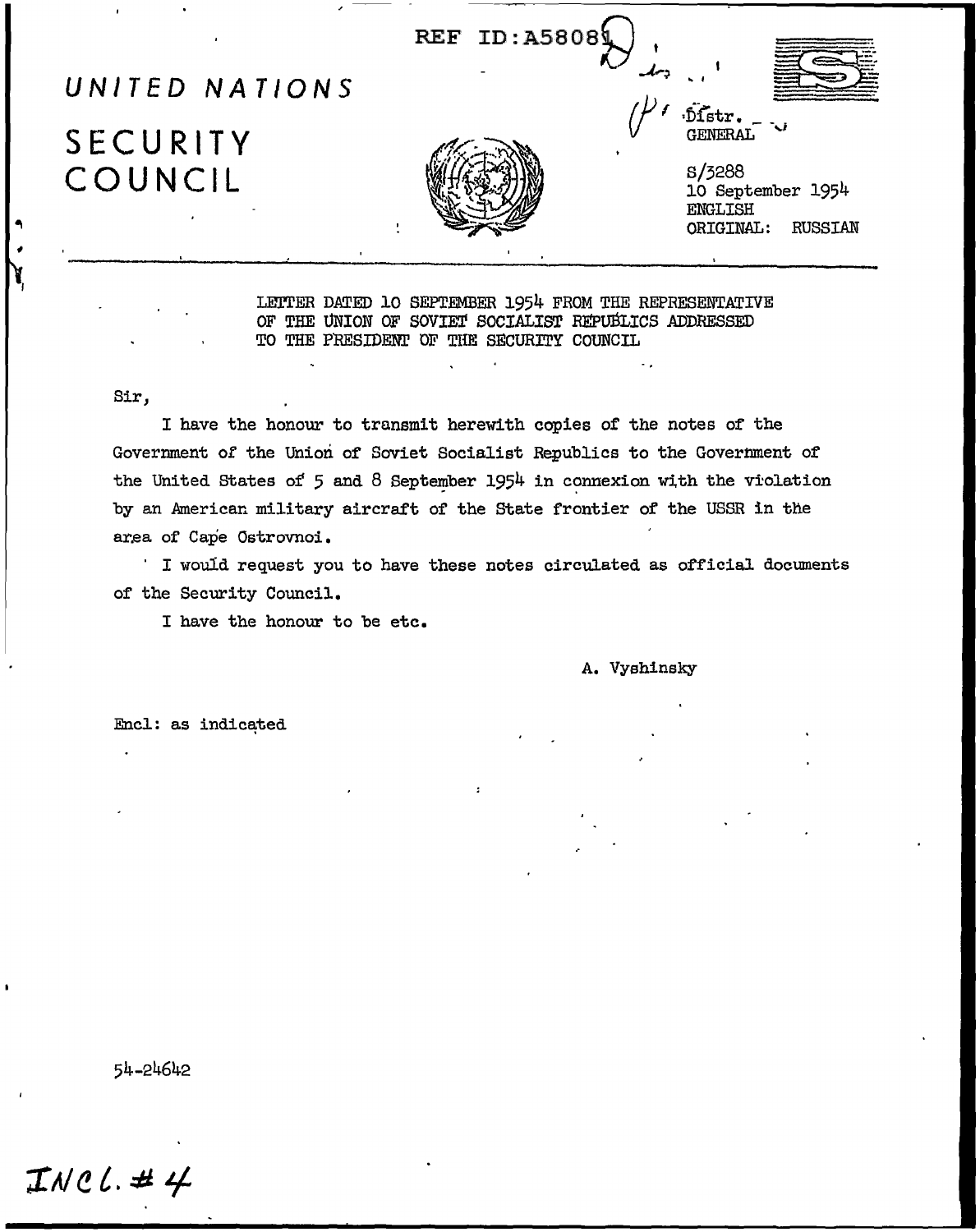$\begin{pmatrix} 1 \\ 1 \end{pmatrix}$ 

•

#### SOVIET GOVERNMENT NOTE HANDED TO THE UNITED STATES AMBASSADOR IN MOSCOW, MR, BOHLEN, ON 5 SEPTEMBER 1954

The Government of the Union of Soviet Socialist Republics deems it necessary to inform the Government of the United States of America of the :following:

According to precisely established facts, on 4 September.1954 at 19.12 hours Vladivostok time, a twin-engined military aircraft of the "Neptune" type bearing identification markings of the United States Air Force violated the State frontier of the USSR in the area of Cape Ostrovnoi, east of the Port of Nakhodka.

When two Soviet fighter-planes approached the American violating aircraft with the intention of indicating to it that it was within the boundaries of the USSR and of suggesting that it should immediately leave the air space of the Soviet Union, the American aircraft opened fire on them. As a result the Soviet aircraft were compelled to open fire in return, and thereafter the American aircraft made off towards the sea.

The Soviet Government deems it necessary to draw the United States Government's attention to the fact that this is not the first case of violation by American military aircraft of the State frontier of the USSR.

The Soviet Government expresses its determined protest to the United States Government against this new flagrant violation of the Soviet frontier by an American military aircraft, insists that the persons guilty of this violation should be held strictly accountable, and expects the United States Government to take immediate steps to prohibit in future violations of the State frontier of the Soviet Union by American aircraft.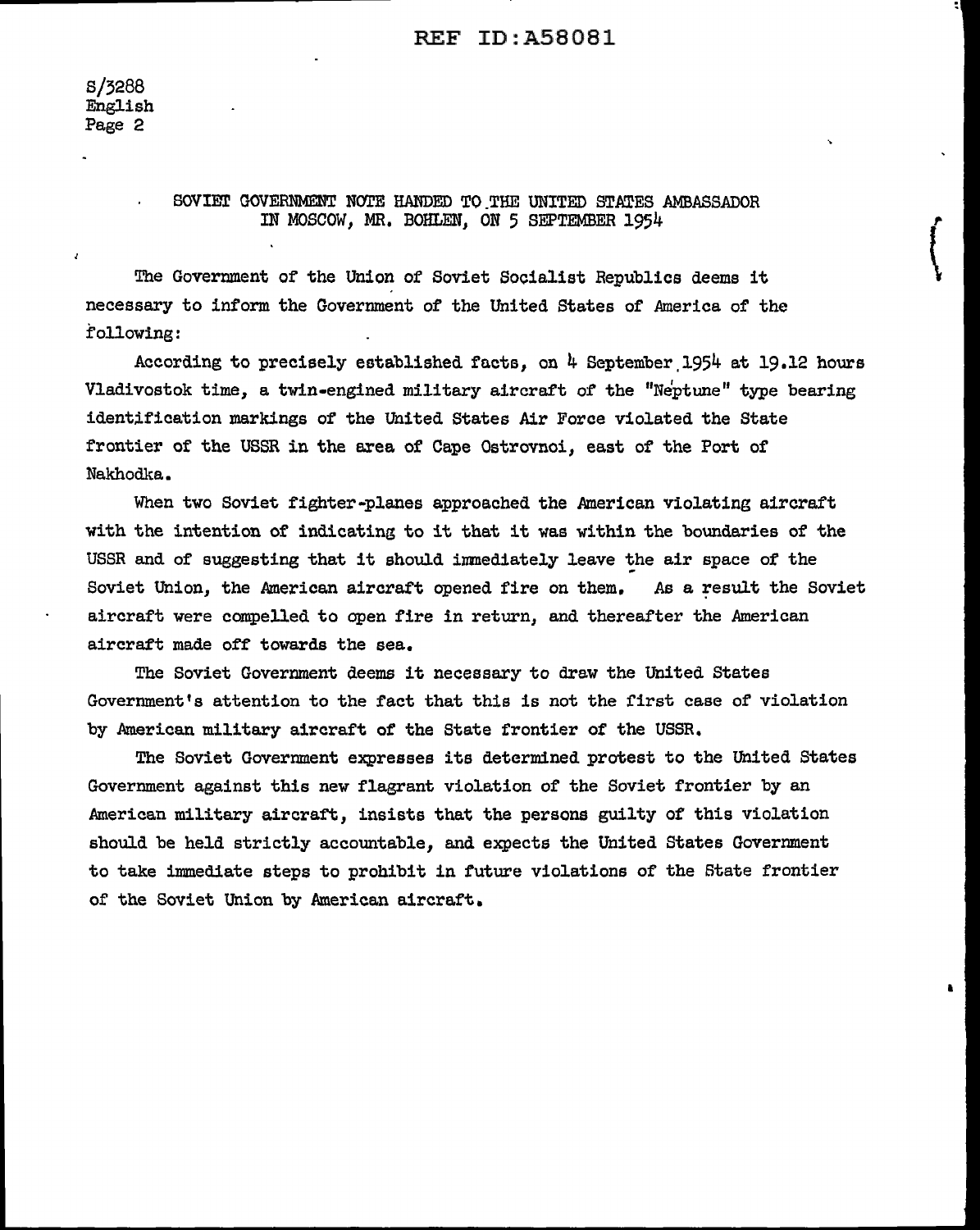## REF ID:A58081 S/3288

English Page 3

#### SOVIET GOVERNMENT NOTE ADDRESSED TO THE UNITED STATES EMBASSY IN MOSCOW ON 8 SEPTEMBER 1954

'

In connexion with United States Government Notes No. 202 and No. 203 of  $6$  September 1954, the Soviet Government deems it necessary to state the following: As reported in the Soviet Government's note of 5 September, according to precisely established facts on  $4$  September at 19.12 hours Vladivostok time  $(18.12$  hours local time) an American twin-engined military aircraft of the "Neptune" type violated the State frontier of the USSR in the area of Cape Ostrovnoi, east of Port Nakhodka. When two Soviet fighter aircraft drew near the American aircraft with the intention of indicating to it that it was within the boundaries of the Soviet Union and of suggesting that it should immediately leave the air space of the USSR, the above-mentioned American aircraft opened fire on the Soviet aircraft. In view of such a hostile, unwarranted act by the American violating aircraft towards the Soviet aircraft, the latter were compelled to open fire in return, after which the American aircraft made off towards the sea. The Soviet authorities have no information on the further fate of the violating aircraft.

The United States Government in its Note No. 203 in reply to the above-mentioned note of the Soviet Government of 5 September without any foundation rejects the facts cited in the Soviet note of the flagrant violation by an aircraft of the United States Air Force of the frontier of the Soviet Union and the uncalled-for firing by the said aircraft on two Soviet fighters. At the same time, the United States Government concedes in its notes that a. United States Navy aircraft was in the area indicated in the Soviet note on  $4$  September at  $13.18$  hours local time, which corresponds roughly to the time indicated in the Soviet Government's note.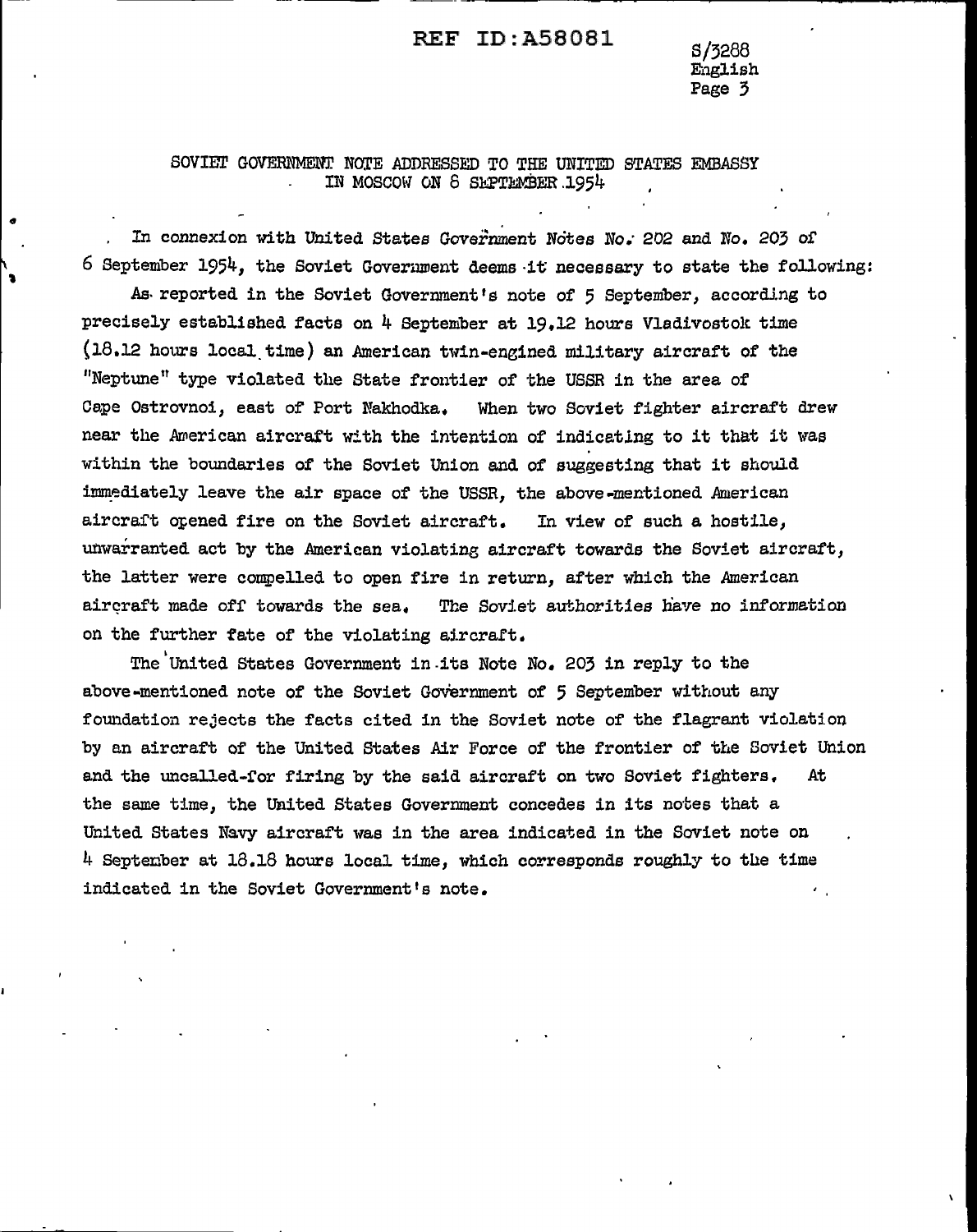S/3288 Enslish Page 4

The United States Government is attempting to represent the matter as though the American military aircraft alleged to be engaged in a patrol mission along the Siberian coast was "over the high sens", that it did not fire on the Soviet aircraft and that it was attacked by them.

..... t ' \ -' .<br>เ

ī.

The fact is, however, that such an authoritative Government organ as the United States Ministry of Defence stated on  $6$  Coptember that the American aircraft opened fire on the Soviet fighters. In their statements to the Press, the members of the crew of the American aircraft confirm that they fired on the Soviet fighters. Thus the statement that the American aircraft did not fire at all is not in accordance with the facts.

Furthermore, in the United States Government note No. 202, it is affirmed that the encounter between the kaerican aircraft and the Soviet fighters took place over the high seas, one hundred miles to the east of Vladivostok. The fact is, however, that the point 100 miles to the east of Vladivostok is not over the high seas, as affirmed in the American note, but in the territory of the Soviet Union. According to the American Press, United States Naval officials were obliged to admit this.

The allegations contained in the United States Government's note are fully refuted by the accurately established facts adduced in the Soviet Government's note of 5 September, and also by the above-mentioned communication from the United States Ministry of Defence and the statements made by the crew members of the American aircraft.

In giving in its note an account, ccntrary to the established facts, of the flight of the American aircraft which violated the frontier of the USSR and without any cause opened fire on the Soviet Eircraft, the United States Government evaded the question of what patrol functions the American military aircraft might have been carryins out in the airspace of the Soviet Union along the "Siberian coast", and why it is at all necessary for American aircraft to go on "patrol missions" in the Vladivostok area, whlch, as everyone knows, is situated at a distance of about  $10,000$  kilometres from the coast of the United States. In this connexion it is legitimate to ask how the Government of the United States of America would react if Soviet military aircraft began